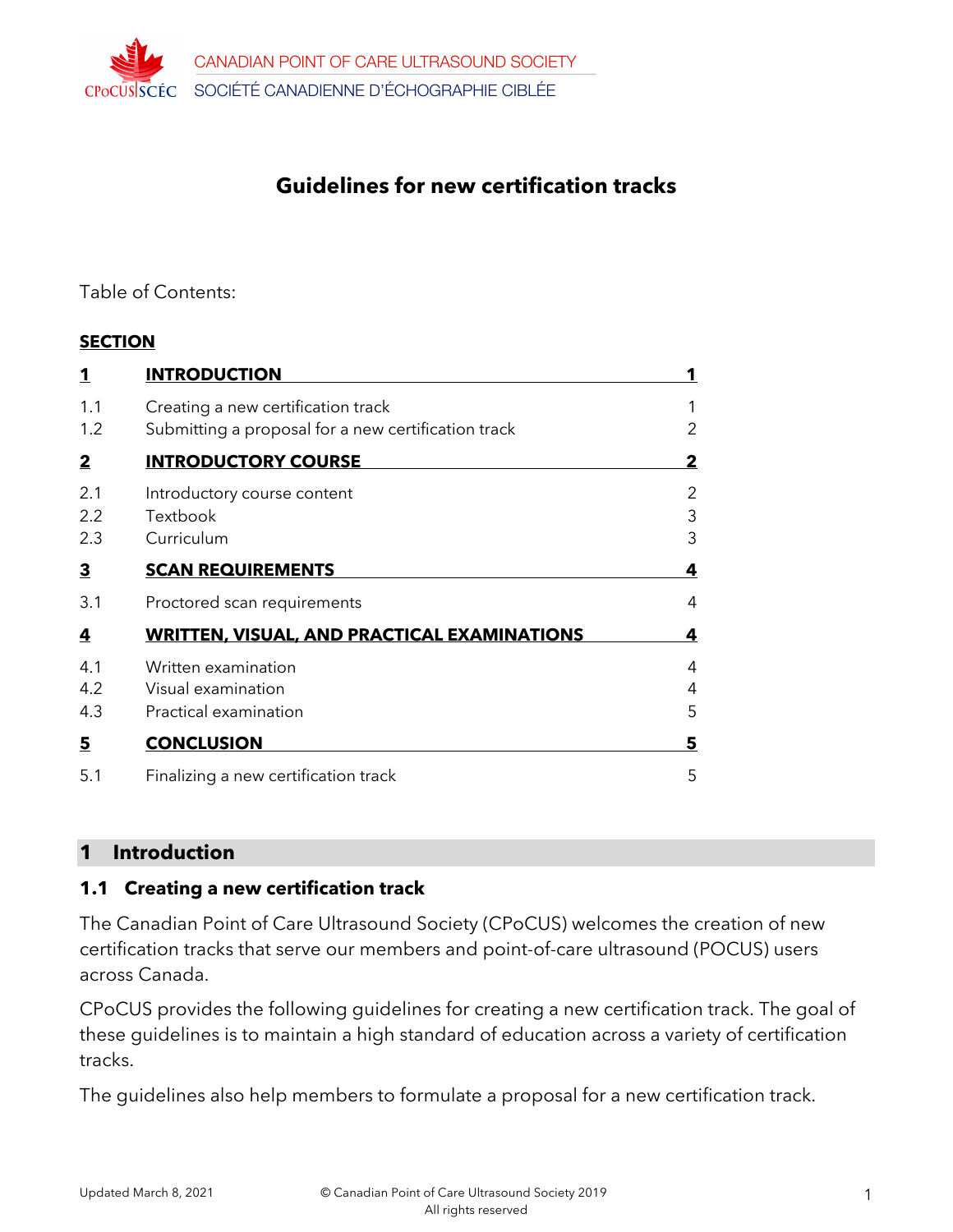

In brief, a proposal:

- A. Must specify the certification modules that form the building blocks of the certification track. The modules must be appropriate to the medical specialty recommending the certification track. The modules can be newly created or can be chosen from currently available CPoCUS modules that are relevant to the new certification track (e.g. subxiphoid cardiac, abdominal free fluid, gallbladder).
- B. Must contain documentation addressing the three steps of certification: Step 1. Introductory course Step 2. Scan requirements Step 3. Written, Visual, and Practical examinations.

## **1.2 Submitting a proposal for a new certification track**

Proposals for a new certification track are submitted in the first instance to the Chief Administrative Officer to confirm adherence to guidelines. Proposals are reviewed by the CPoCUS President and Executive Board.

### **2 Introductory course**

### **2.1 Introductory course content**

The proposal must specify the introductory course that will be used as a prerequisite to the certification examinations. The introductory course is tailored and relevant to its certification track. There is no standard introductory course.

The introductory course content must include:

- A. Written materials covering all relevant ultrasound physics, anatomy, and theory, for each module taught during the course.
- B. A minimum of 30 minutes of live or on-line lectures, for each module taught during the course.
- C. A minimum of 5 introductory proctored scans, for each module covered during the course

The introductory course may be newly created or can be modified from currently available CPoCUS-accredited courses that are relevant to the new certification track.

All introductory courses must include a POCUS basics module. As this module is similar for all certification tracks, new courses can use the POCUS basics module found online within the CPoCUS CORE curriculum.

The instructors teaching at introductory courses must hold Independent Practitioner (IP) certification to ensure they understand the CPoCUS certification process. To achieve IP certification, instructors can apply for an Exception to Certification (see website for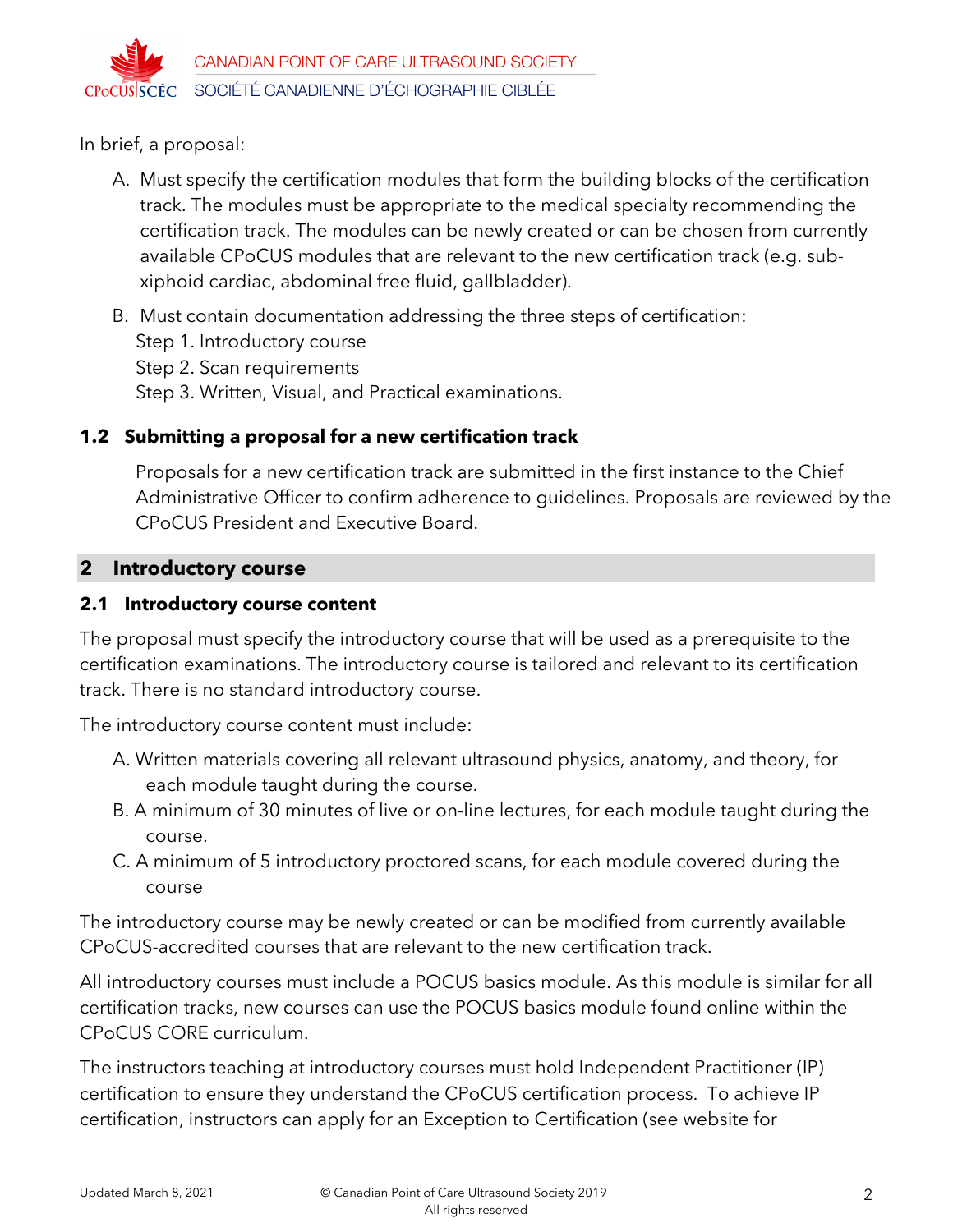

application form). This application could waive the need to complete an introductory course and acquire logged scans, and allow the candidate to proceed directly to the examinations.

# **2.2 Textbook**

The proposal must also specify relevant didactic material to accompany the introductory course.

## **2.3 Curriculum**

It is strongly encouraged that the proposal includes a curriculum in the same format and subheadings as per the CORE curriculum (see also CPoCUS website):

- A. Pre-scan preparation
	- a. Probe
	- b. Knobology
	- c. Patient positioning/draping
	- d. Probe orientation
	- e. Probe grip
- B. Landmarks
	- a. External landmark(s)
	- b. Internal landmark(s)
	- c. Relevant anatomy
	- d. Area of interest(s)
- C. Technique
	- a. Image Interpretation
	- b. Image generation
- D. Troubleshooting
- E. Pitfalls
- F. Tips and tricks
- G. Determinate scan requirements
- H. Documentation
- I. Certification
	- a. Prerequsites
	- b. Logged scans
	- c. Proctored scans
	- d. Examinations

The curriculum could serve as:

- A. As a knowledge base for certification (does not replace Introductory course)
- B. As a knowledge base for Maintenance of Competency
- C. As a means for earning CME credits online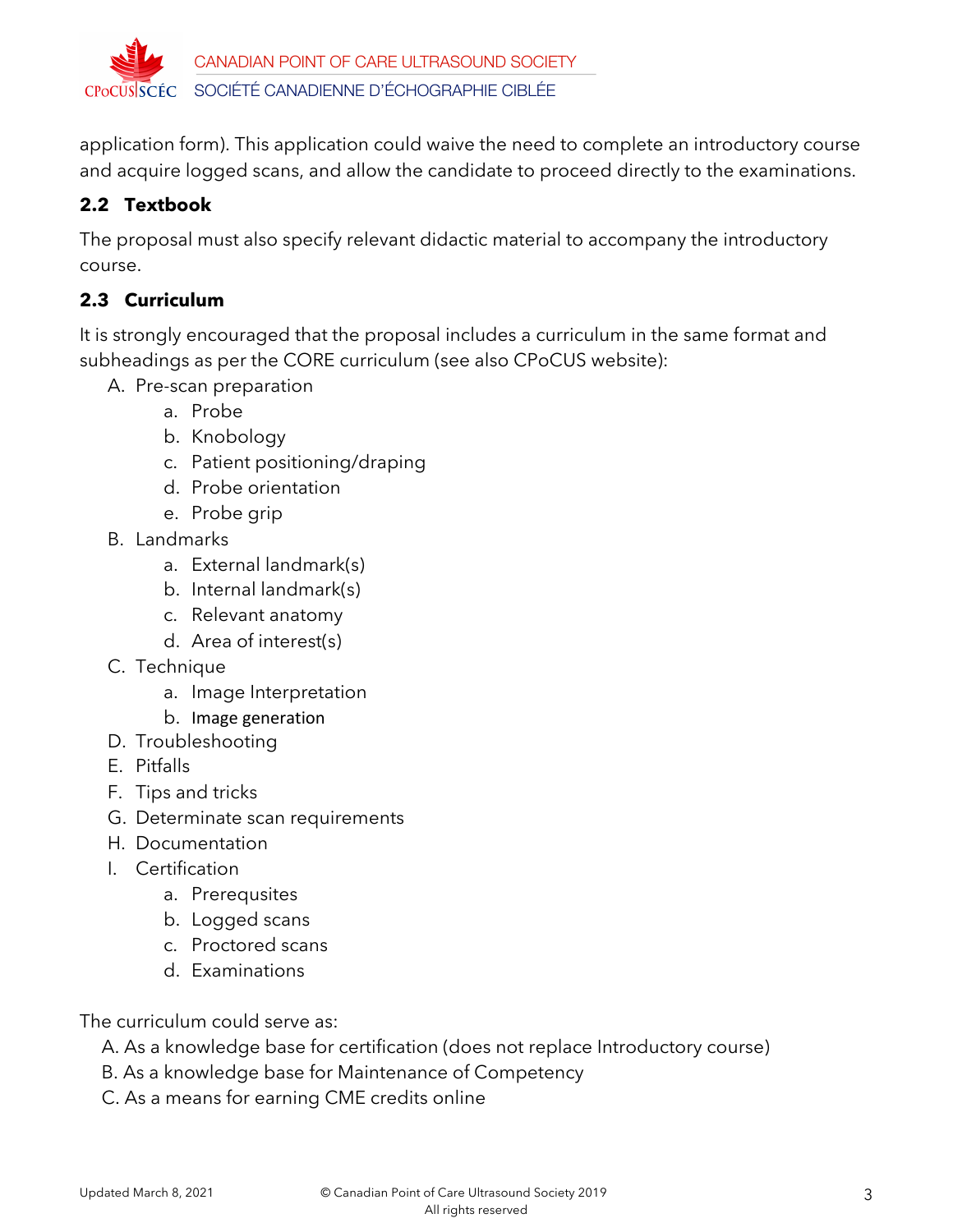

The curriculum need not contain instructional videos as per the CORE curriculum. However, videos are greatly appreciated for learning and/or earning CME credits online!

### **3 Scan requirements**

### **3.1 Proctored scan requirements**

The proposal must specify the scan requirements for each module. The scans must be proctored by a CPoCUS Independent Practitioner (IP) whose certification is relevant to the new certification track.

The scan requirements should provide detail on the number of scans and the location where the proctored scans will be performed (i.e. hospital, IP certification course, advanced ultrasound course). Hospital proctored scans should be predominately performed off-shift, as on-shift scanning may suffer from a lack of adequate supervision and training due to time constraints. While on-shift scanning allows real-world assessment and instruction in PoCUS scan interpretation and integration, it is not the ideal setting to learn image generation.

The scan requirements may be newly determined and require CPoCUS approval if the modules are newly created. Alternatively, the scan requirements may be the same as currently listed if the modules are chosen from currently available CPoCUS modules that are relevant to the new certification track.

It is strongly encouraged that the proctored scan requirements are listed in the same format and subheadings as per the CORE logbook and scan tick sheet (see CPoCUS website).

## **4 Written, Visual, and Practical examinations**

The proposal must include Written, Visual, and Practical examinations. The proposal must also indicate where and how the examinations will be administered (i.e. in a one-time format such as an IP certification workshop or in a longitudinal format such as a 2 to 3-month hospital traineeship).

## **4.1 Written examination**

The Written examination must include a minimum of 80 written multiple-choice questions with approximately 10-20 questions in each module (in WORD format).

The questions can be chosen from current CPoCUS questions and modified for customization to new certification tracks.

#### **4.2 Visual examination**

The Visual examinations must include images and videos (in Powerpoint or Keynote format) with corresponding answer keys (in WORD format) for each module.